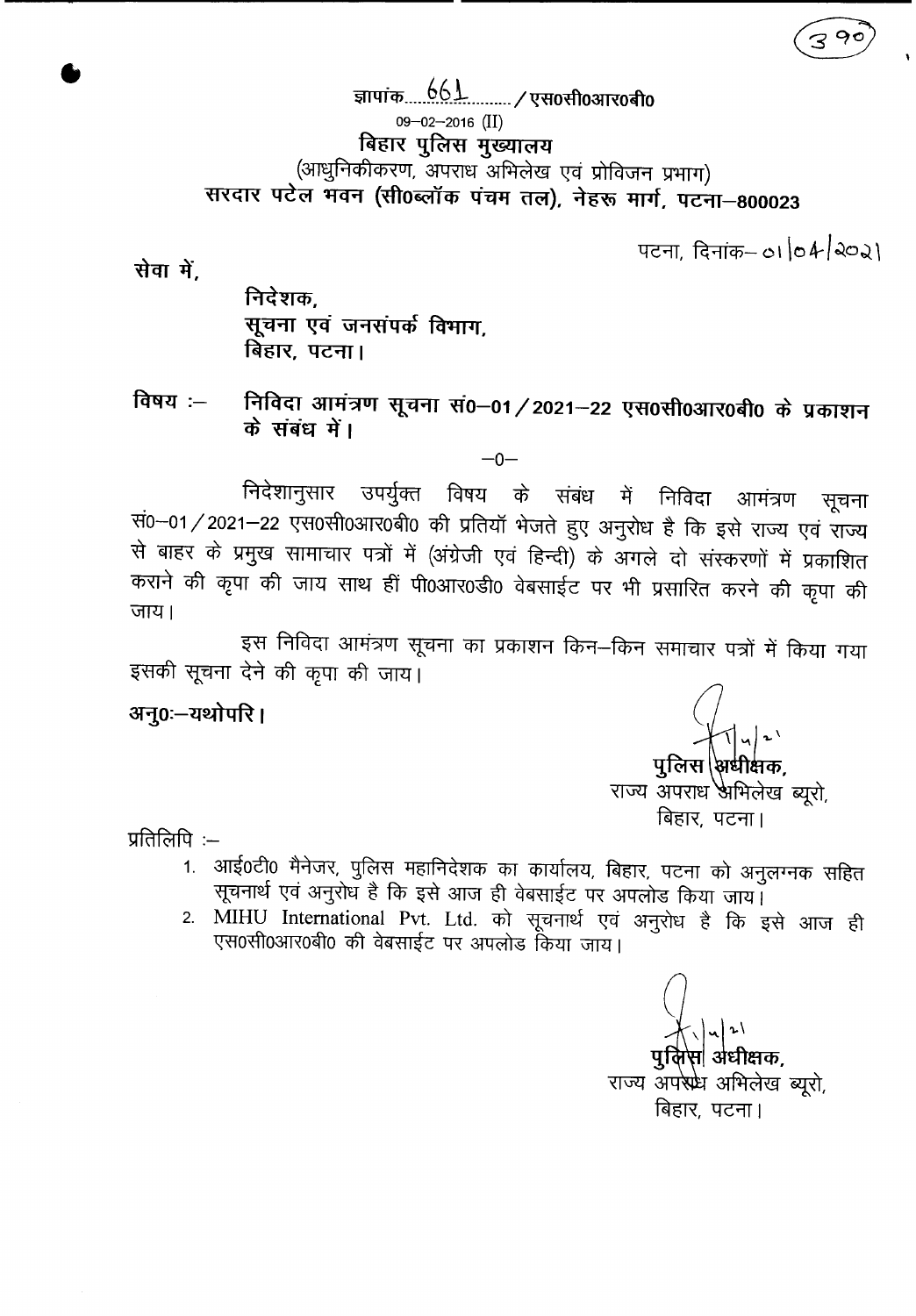# **Tender Invitation No.-Ol/2021-22**

| 1. विभाग का नामः–                        | पुलिस महानिदेशक का कार्यालय, बिहार, पटना।                                                                                                                                                     |
|------------------------------------------|-----------------------------------------------------------------------------------------------------------------------------------------------------------------------------------------------|
| 2. विज्ञापनदाता का पदनाम एवं पताः–       | अपर पुलिस महानिदेशक, एस0सी0आर0बी0, बिहार, सरदार पटेल<br>भवन, (सी0 ब्लॉक पंचम तल), बेली रोड, पटना 800023                                                                                       |
| 3. Tender समर्पित करने की तिथि एवं समय:- | निविदा प्रकाशित की तिथि से किसी कार्य दिवस में<br>दिनांक-26.04.2021 के 13.00 बजे तक ।                                                                                                         |
| 4. Tender विवरणी का स्थान:-              | विज्ञापनदाता का कार्यालय, सरदार पटेल भवन,<br>(सी0 ब्लॉक पंचम तल), बेली रोड, पटना 800023                                                                                                       |
| 5. Technical Bid खोलने की तिथिः-         | दिनांक-27.04.2021 के 11.00 बजे एवं प्रर्दशन।                                                                                                                                                  |
| 6. Financial Bid खोलने की तिथिः-         | दिनांक-28.04.2021 के 11.00 बजे ।                                                                                                                                                              |
| $7.$ कार्य अवधि :–                       | 02 (दो) वर्ष। अनुबंध की तिथि से 31.03.2022 तक तथा वित्तीय<br>वर्ष 2022-23                                                                                                                     |
| 8. कार्य का विवरणः–                      | Selection of Solution Provider & Integrator for Design and<br>Development of application SCRB हेतु इच्छुक फर्म / कम्पनी से<br>Quotation आमंत्रित किया जाता है, जिसका ब्योरा निम्न प्रकार है:- |

## **1.1 Objectives**

•

The core objectives of the Website maintenance project are:

- a) Provide an interactive and engaging experience for all visitors landing on the SCRB's website.
- b) Make the application by providing complete information of work tracking, site details, upload pictures etc.
- c) Maintenance of Application.
- d) Provide a personalized experience to website visitors based on user insights obtained from users of the website and feedback from multiple sources and Track & measure each & every visitor on the site to understand intent & behavior to identify key target segments.
- e) Enrich the website content by enabling users to share their experiences and information.
- f) To enable Anytime, Anywhere availability of training related information.
- g) To ensure device independence of the website.

Design, Development & Maintenance the web application of SCRB time to time as per requirement. The selected Bidder shall be responsible for end to end managed services for design, development and implementation of the website, and provide necessarymaintenance support services.

Page 1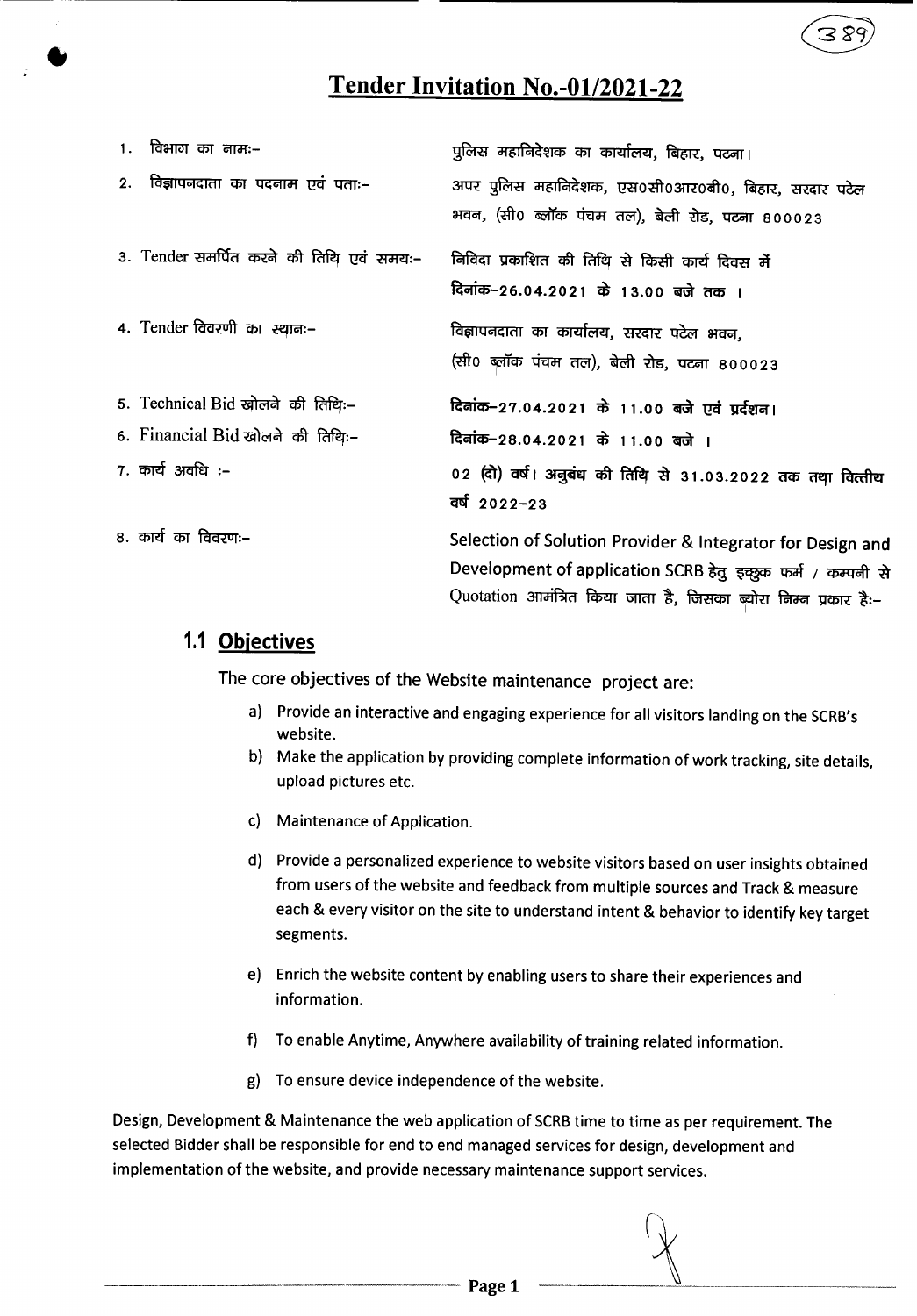# Maintenance of the Web Application

CPU: Intel E3-1271v3 13.60 GHz Quad Core *wlHT*

RAM: 40 GB memory

Disk Space: 14 TB storage (RAID-I)

Unmetered bandwidth

Permanent IP assignment: 2 dedicated IPs

SSL certificate

•<br>●

Backups: Automatic Schedule

Technical Support: Unlimited support 24 \* 07 \* 365

Uptime Guarantee: 99.9%

C Panel: Industry standard Control Panel included

Load time: 16x faster

#### Features: -

| Optimized for speed             |                                 |                                     |
|---------------------------------|---------------------------------|-------------------------------------|
|                                 | Storage & Bandwidth             | <b>SQL Server Optimized Virtual</b> |
|                                 |                                 | Machines                            |
| <b>Control Panel Monitoring</b> |                                 |                                     |
|                                 | <b>Constant Access</b>          | Powered by Linus-V Server           |
| Varnish Cache-l0x Faster        |                                 |                                     |
|                                 | Inbuilt CSS/JS optimizer        | Server Side Includes (SSI)          |
| Remote Police Station Support   | <b>Unlimited Email Accounts</b> |                                     |
|                                 |                                 | Access to Raw Log Files             |
| Real-time Malware injection     | Real-time Vulnerability         | <b>Guaranteed Memory Resources</b>  |
| Scan                            | Check                           |                                     |
| Real-time Vulnerability         | Guaranteed Memory               |                                     |
|                                 |                                 | <b>SLL Secure Server</b>            |
| Check                           | Resources                       |                                     |
| IPV6 Support                    | Best-of-breed<br>routers<br>and | Scalable Resources & Pricing        |
|                                 |                                 |                                     |
|                                 | servers                         |                                     |
| Network Isolation               | Domain Hosting                  | Web-Optimized Virtual Machines      |
|                                 |                                 |                                     |

In order to maintain the Web portal we require Maintenance support to successfully host the site on the State Data Center's server.

Note: (a). We require round the clock maintenance for application with on call physical presence in department as per requirement.

(b). The bidder should have valid GST registration which they will be required to submit along with bid documents.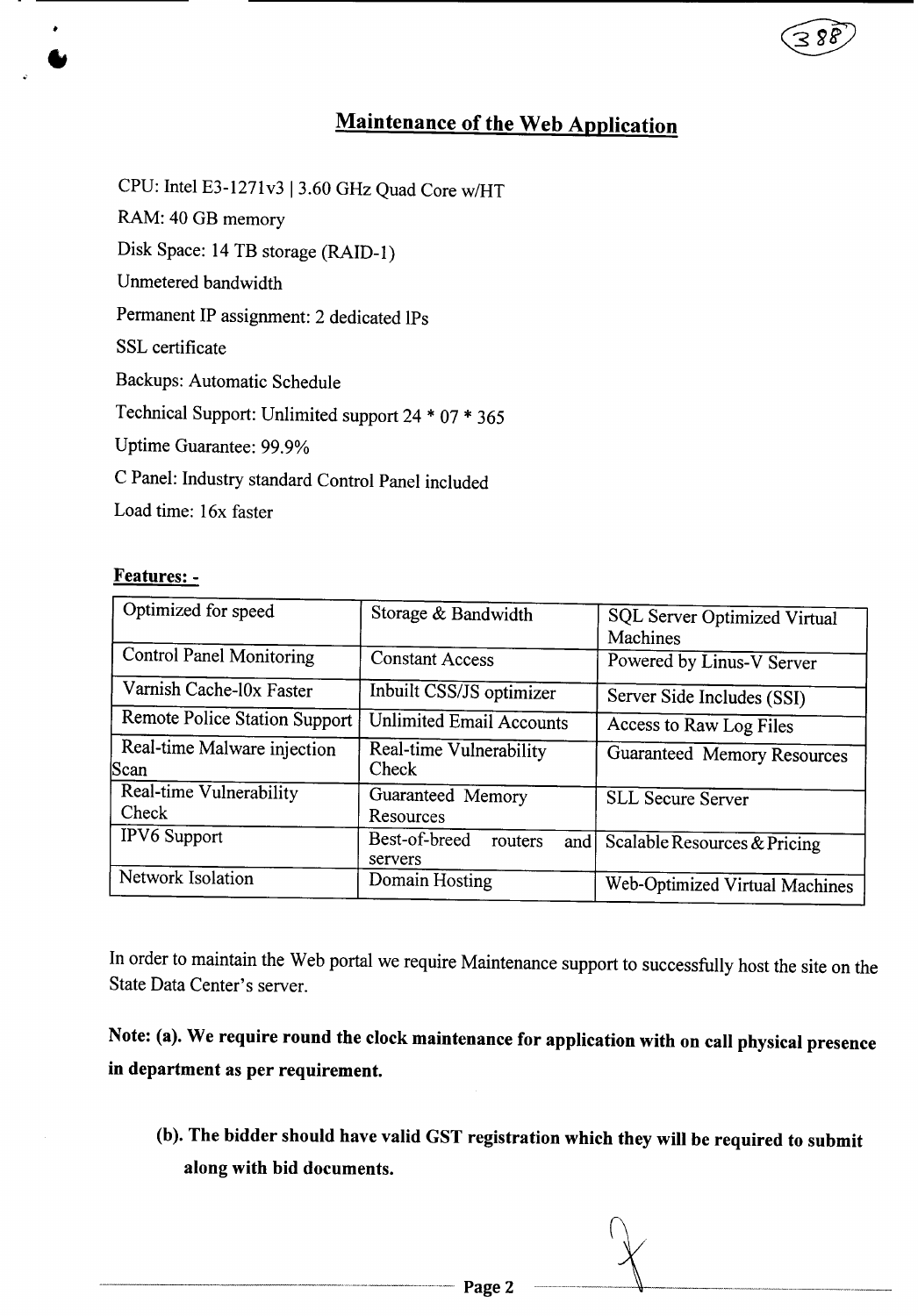# Scope of Work

•<br>●

## A. Web Portal of SCRB

- 1. Elimination of fake / copy websites of SCRB from google.
- 2. Removal of temporary files and general optimization
- 3. Upload Image files, media clips on the website time to time.
- 4. Manage Google Ranking.
- 5. Manual backup and verification and automated backup system and scheduling
- 6. Comprehensive review / audit of firewall logs
- 7. Network connectivity (download and upload speeds tests)
- 8. Administrative password rotation
- 9. Remote assistance software updates
- 10. Checking server log files
- 11. Examining folder permissions
- 12. Monitoring network temperature applications
- 13.Ensuring adequate redundancy of systems
- 14.Examining security features
- 15.Installing security software patches
- 16.Reading server logs for security alerts or evidence of computer hacking attempts.
- 17.Updating antivirus software on all computers on the network.
- 18.Updating critical service packs and software updates.
- 19.Performing regular comprehensive back-ups to ensure that vital data can be retrieved from storage in the event of a system failure.
- 20. Perform preventative maintenance.
- 21. Deployment of approved software patches
- 22. Notifications of service issues discovered through monitoring and the resolution.
- 23. Password resets for the supported servers, server applications and services.
- 24. A parallel lo-graphics (text-only) website with functionality as far as possible within the limitation of text-only display
- 25. Variety of data facilities to be made available through the back-end to allow the Information Services (IS) Manager to compact and repair the database from time and to manage the database itself.
- 26. Continuity of Web operation of current SCRB website.

## B. Application Dashboard of SCRB

- Managing day-to-day tasks, security issues, patches, and new development(if reuired) in existing application.
- Insure FIR upload, Dead bodies, Missing Persons & Arresting update from all district, Rail and special Units.
- Insure Creation of New user or reset password of all districts, Rail and special Units.
- Generate daily, weekly, monthly, yearly and custom reportsas per demand.
- Maintain user activity and login history.
- Track FIR reporting and Entry Date and Time District Wise / Police Station Wise.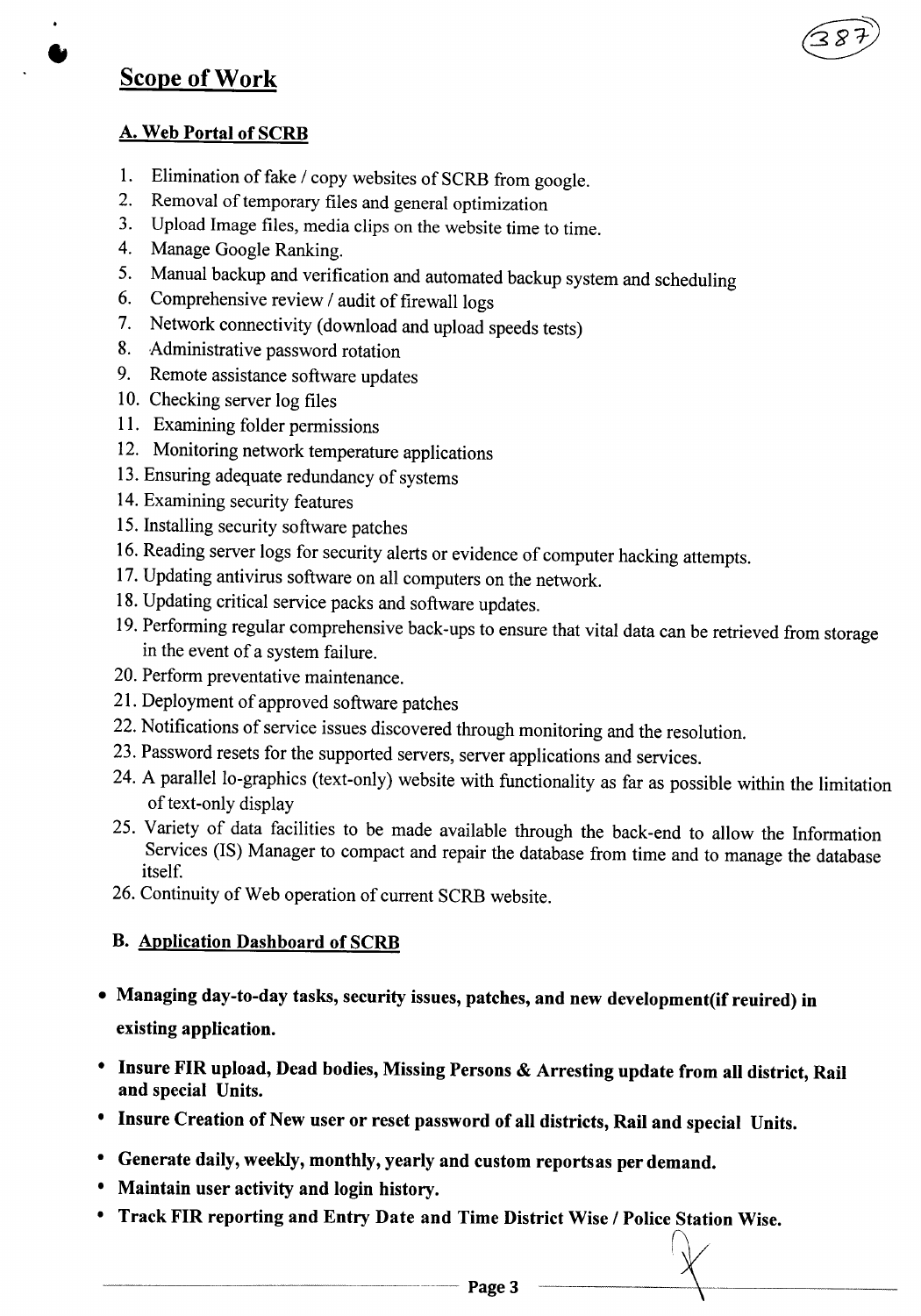

- • . Analytics & Reporting: Tracking and Generating Usage Reports
	- o Interpreting the trend and fine tuning site objectives and goals,
	- o higher data limits, more custom variables, a service level agreement, and a dedicated support team
	- o Determine which areas of the site are visited most often, how long people stay on each page, how many different pages they look at, how many hits and unique hits occur daily, weekly or monthly
- A data-centric back-end that allow to implement and manage features and to administer the site
- Search mechanisms that allow users to filter data and identify specific information
- Back end data-entry system to allow SCRB staff to securely update information to the database and web portal
- Three levels of security for data entry or for managing and sharing information through the website. Level 0 access identifies information available to the general public, level 1 will refer to clerical access to back end data entry, and level 2 will be administrative access to the data entry system
- A parallel lo-graphics (text-only) website with full functionality as far as possible within the limitation of text-only display
- Variety of data facilities to be made available through the back-end to allow the Information Services (IS) Manager to compact and repair the database from time to Time and to manage the database itself.
- For adding any form/module to the software, 2% of the discovered annual price will be paid to the successful bidder for such tasks.

## Required Education and Experience are as follows:-

- 1. Required minimum Standard qualification to maintain / Update State Level Software with proficiency in Software/ Mobile App Development and tasks mentioned above.
- 2. Microsoft Certification (MCSE) or equivalent certification in relevant programs.
- 3. Relevant experience in maintaining and supporting a Microsoft environment.
- 4. Strong record of completed projects across various computing platforms.
- 5. Functional knowledge of network topologies
- 6. Experience in clustering, communications and current Technologies
- 7. Functional Knowledge of currently used software.

## Bid Evaluation Methodology

The evaluation of technical bids will be made by T.U.C. and points will be awarded as per following Mentioned criteria:-

1. Bidder should have NET or JAVA or similar digital operating system based on equivalent standards along with Web 3.5 or higher experience and should demonstrate at least one success story in each where these have been implemented during last 2 years.

## [10 marks]

2. Bidder should have to present an authentic application demo preferably with database connectivity (as mentioned in document) of application.

[50 marks]

3. The bidder must have at least 5 full-time software developers working under the firm. Detailed bio-data of all such staff needs to be submitted with the technical bid.  $[10 \text{ marks}]$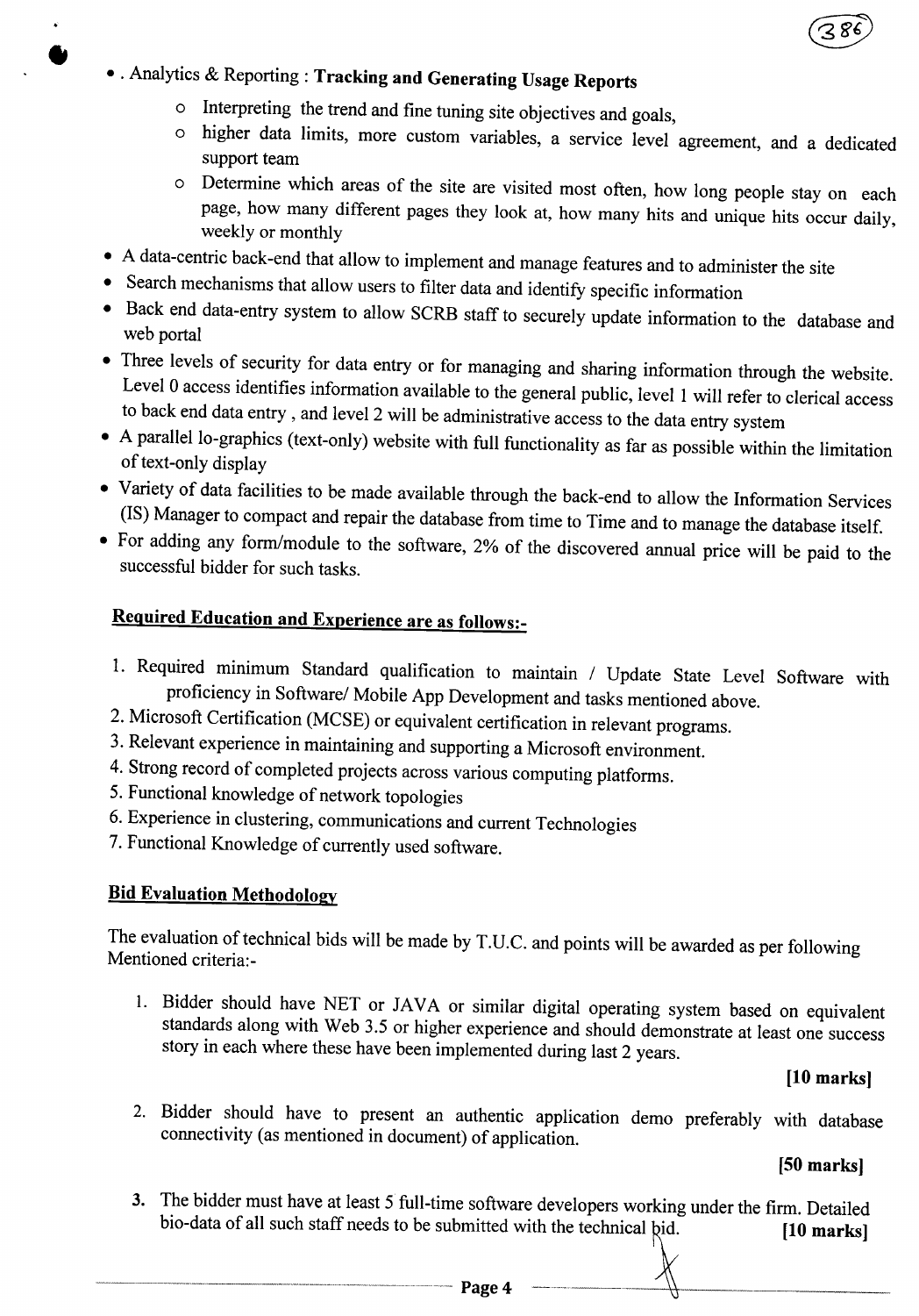

- 4. The bidder should have implemented at least one Data Management Applications for different govt. / Police departments. [10 marks]
- 5. The bidder should have office in Patna, Bihar, with ability to provide onsite/online technical support to all police districts and units located in Bihar. [10 marks]
- 6. The bidder should have adequately trained staff who can work with open source tools and technologies. [10 marks]

#### PHYSICAL SUPPORT AT THE SITE

•<br>●

### We require round the clock maintenance for application with on call physical presence in department as per requirement in SCRB.

The manpower appointed by the service provider, as per the terms and conditions mentioned in this tender, will be deployed (full time) in SCRB, for the entire contract period and under no conditions shall be providing support from offsite or remote location(s).

The manpower deployed by the service provider, however, shall be required to work extra hours over and above mandated working hours and also on weekends (Saturday  $\&$  Sunday) and holidays as per demand of the work allocated by SCRB. Also, no extra compensation whatsoever shall be paid by the SCRB to the service provider.

The manpower appointed by the service provider in SCRB, shall be provided with all necessary equipment(s) but not limited to desktop, internet connectivity for the conduct of services by SCRB.

The SCRB will not entertain any dispute between the manpower provided and the concerned agency on any issue(s).Incase, of any dispute affecting the performance of the service provider, strict action, as per penalty provisions mentioned in the tender or the consequential action under the terms of the agreement, whatever it may be will be taken against the agency.

The selected agency will have to observe ethical behavior and standards with the manpower provided by the service provider in the SCRB. The SCRB will have a right to hold an enquiry, and act to take appropriate action with respect to this aspect.

At the end of the contract period, the manpower appointed by the agency, will be required to share all the data and materials, software(s) used or developed by them during the course of the contract, reports available with them to the concerned officials in SCRB.

#### 1. REQUEST FOR CLARIFICATION:

Agency may request a clarification on any of the bid documents up to the number of days indicated in the Data Sheet before the submission date of the Proposal. Any request for clarification must be sent in writing by electronic mail at the address indicated in the Data Sheet. Bihar Police will respond by electronic mail to such requests.

At any time before the submission of Proposals, SCRB, Bihar may, for any reason, whether at its own initiative or in response to a clarification request by an invited firm, modify the bid documents (RFP) by amendment. The amendment will be—published on their website SCRB may, at its discretion, extend the deadline for the submission of Proposals.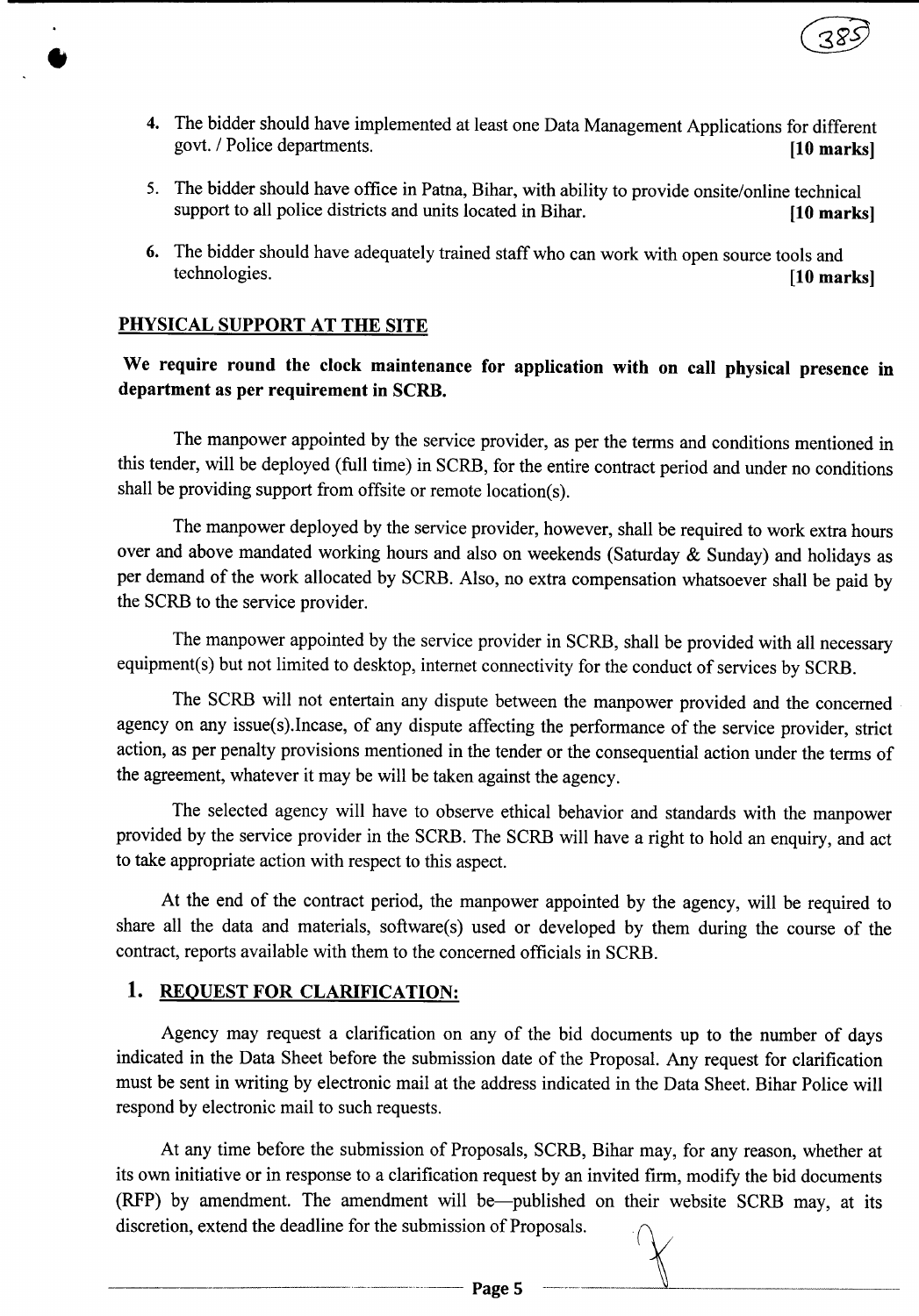# BRIEF DESCRIPTION OF THE SELECTION PROCESS:

The Authority has adopted a Single-Stage, Two Envelop bidding process (collectively referred to as the "Bidding Process") for selection of the bidder for award of the Project assignment. The first stage of the evaluation (the "Qualification-Technical Proposal Stage") of the Process involves Qualification (Financial Capability, Experience and Agency) of the interested parties (the 'Bidder"), in accordance with the provisions of this RFP.

At the end of first stage, the Authority will announce a list Pre-qualified Bidders who are qualified and eligible for evaluation in the Second stage (The Financial Proposal Stage) and whose financial bids cap be opened and evaluated in accordance with the provisions of the RFP. The Financial Bids of all the short listed/qualified bidders will be opened on a pre-decided date and time. All Qualified bidders will be invited to the opening of financial bids.

# The Bidder will be selected on the basis of QCBS (Quality and Cost Based Selection) Method.

## 2. REQUEST FOR PROPOSAL (RFP):

•<br>●

The Authority, through this Request for Proposal (RFP) invites proposals (The "Proposals") from interested Agency meeting the Eligibility Criteria as set forth in the RFP for the selection of Agency who shall provide their Services for the "Selection of Agency for MAINTAINANCE OF DASHBOARD & WEB PORTAL OF SCRB".

The Authority intends to select the Agency through an open competitive bidding in accordance with the Procedure set out herein.

## 3. AVAILABILITY OF RFP DOCUMENT:

The document can be downloaded from the official website of the Authority http://biharpol ice.bih.nic.in

- i) The Bid shall contain no alteration, omissions or additions, except those to comply with instructions issued by the Authority, or as necessary to correct errors made by the Bidder, in which case all such corrections shall be initiated by the person or persons bidder to sign the Bid.
- ii) The Bid document shall be in serial number and properly arranged.

## 4. SUBMISSION OF BIDS

Sealing and Marking of Bids

The Bidder shall submit the Bid in two separate envelopes as below:

Envelope I: Technical Bid

### Envelope II : Financial Bid

The Technical & Financial Bid shall be sealed in separate envelops (Envelopes I &II) and the sealed Technical & Financial Bid envelops (Envelops I & II) shall be put in an outer envelope and sealed. The envelopes shall be respectively marked as follows:-

Page 6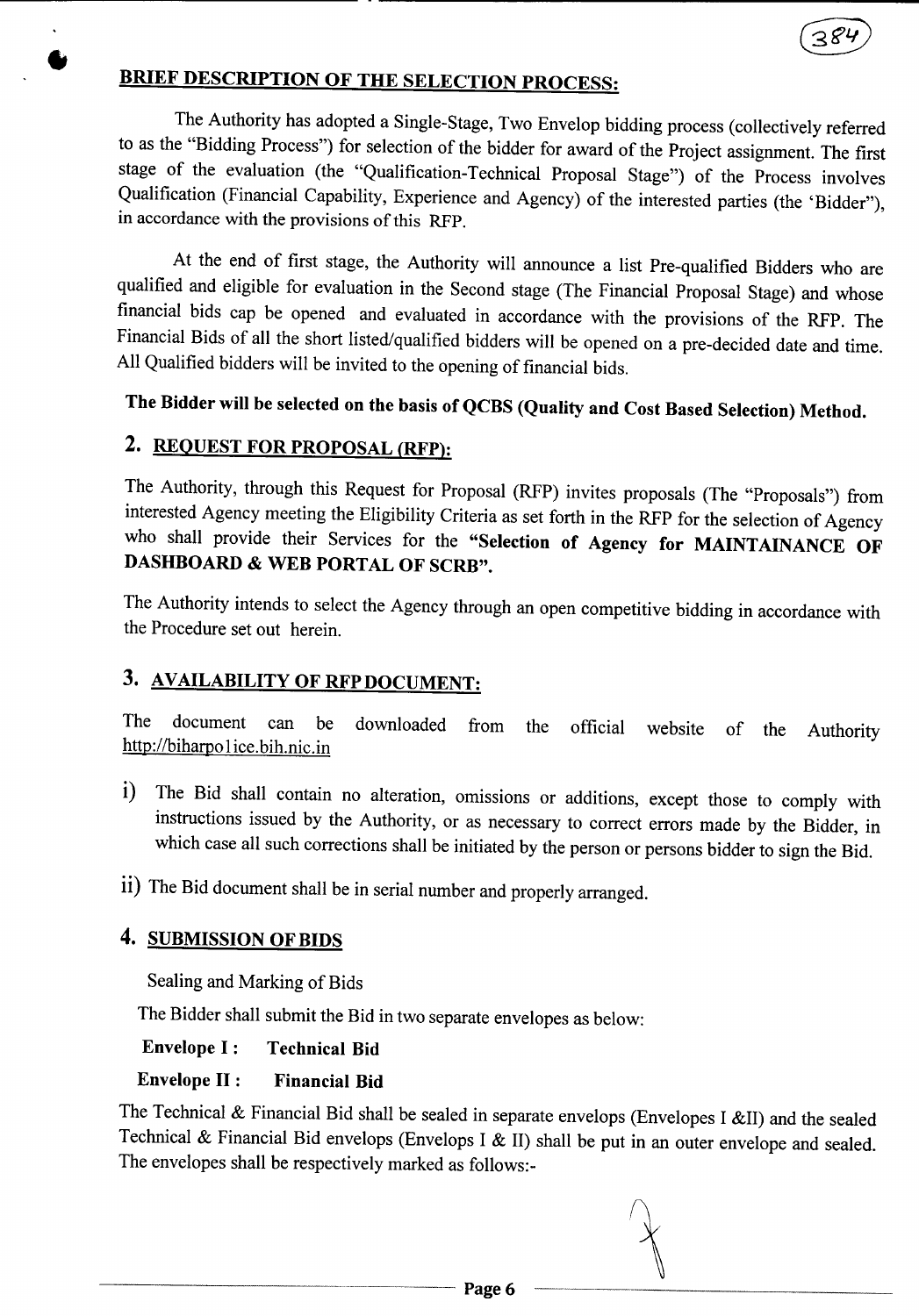

#### **Outer Envelope**

## Bids for the "Selection of Agency for MAINTAINANCE OF DASHBOARD & WEB PORTALOF SCRB"

#### Envelope-I (Technical Bid):

## Technical Bid for the "Selection of Agency for MAINTENANCE OF DASHBOARD& WEB PORTAL OF SCRB"

The Envelope I marked as 'Technical Bid' shall contain the following:

- i) Earnest Money Deposit in a separate sealedenvelope marked EMD" Will be Rs.l *0,0001*
	- by D D payable to ADG, SCRB, Bihar, at Patna. (Annexure-I)

#### Envelope-II Financial Bid:

The Bidder shall submit its Financial Bid in the format specified at Annexure-II, and seal it in Envelope II and mark it as "Selection of Agency for MAINTAINANCE OF DASHBOARD & WEB PORTAL OF SCRB.

The two inner envelopes (Envelopes I & II) marked as "Technical Bid" and Financial Bid shall be enclosed in an outer envelope and sealed.

The inner and outer envelopes shall

a) Bear the following identification:

Technical and Financial Bid, as the case maybe, for the "Selection of Agency for MAINTAINANCE OF DASHBOARD & WEB PORTAL OF SCRB"

- b) Indicate the name and address and sent to address as mentioned earlier of physical dropped in the drop box.
- c) The bid should be addressed and sent to address as mentioned earlier or physically dropped in the drop box.
- 4.2.1 If the outer envelope is not sealed and marked as above, the authority will assume no responsibility for them.

#### Late Bids

Any Bid received by the Authority after the Bid Due Date will not be accepted unopened to the Bidder.

Page 7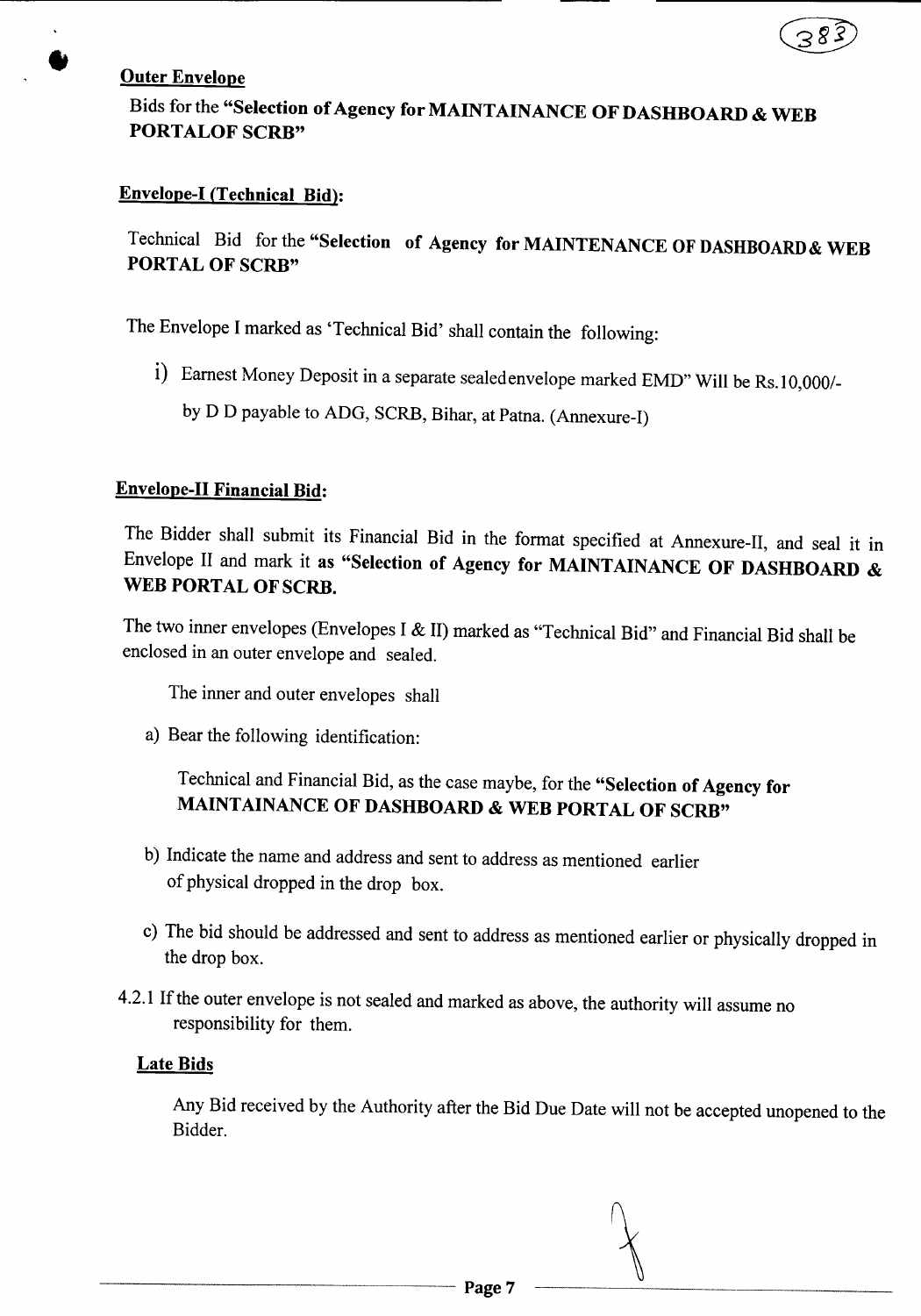

## Withdrawal ofBids

•<br>●

- a) The Bidder may modify, substitute or withdraw its Bid after submission, provided that written notice of the modification, substitution or withdrawal is received by the Authority prior to the Bid Due Date. No Bid shall be modified, substituted or withdrawn by the Bidder on or after the Bid Due Date.
- b) The modification, substitution or withdrawal notice shall be prepared, sealed marked, and delivered with the envelopes being additionally marked MODIFICATION", "SUBSTITUTION" or "WITHDRAWAL" , as appropriate and be sent to the authority at the address as mentioned in the RFP.
- c) Any alteration/modification in the Bid of additional information supplied subsequent to the Bid Due Date, unless the same has been expressly sought for by the Authority, shall be disregarded.

The Bidder shall submit its Financial Bid in the format specified in the RFP, and seal it in Envelope II and market as 'Financial Bid for the" Selection of Agency for MAINTAINANCE OF DASHBOARD & WEB PORTAL OF SCRB".

The two inner envelopes (Envelopes I & II) marked as 'Technical Bid' and Financial Bid' shall be enclosed in an outer envelope and sealed. The Original Bid should be clearly marked as original.

Technical and Financial Bid, as the case may be, for the "Selection of Agency for MAINTAINANCE OF DASHBOARD &WEB PORTAL OF SCRB".

DD drawn in favour of ADG, SCRB for an amount of Rs. 10,000/- (Ten Thousands) with validity of three months executed from any scheduled bank must be submitted along with bid documents. DD amount will be adjusted in PBG later for successful bidder. DD of unsuccessful bidder except L2 will be returned immediately after closer of the process. DD of L2 will be returned after two months.

#### Process to be Confidential

Information relating to the examination, clarification, evaluation and recommendation for the Bidders shall not be disclosed to any person who is not officially concerned with the process or is not a retained professional advisor advising the Authority in relation to or matters arising out of, or concerning the Bidding Process. The Authority will treat all information, submitted as part of the Bid, in confidence and will require all those who have access to such material to treat the same in confidence. The Authority may not divulge any such information unless it is directed to do so by any statutory entity that has the power under law to require its disclosure or it to enforce or assert any right or privilege of the statutory entity and/or the Authority or as may be required by law or in connection with any legal process.

#### Award of Contract Selection & Award Criteria.

The evaluation committee shall evaluate the Technical Proposals on the basis of responsiveness to the Terms of Reference, applying the evaluation criteria, sub-criteria, and point system specified in the tender. Each responsive proposal will be given a technical score. A Proposal shall be

Page 8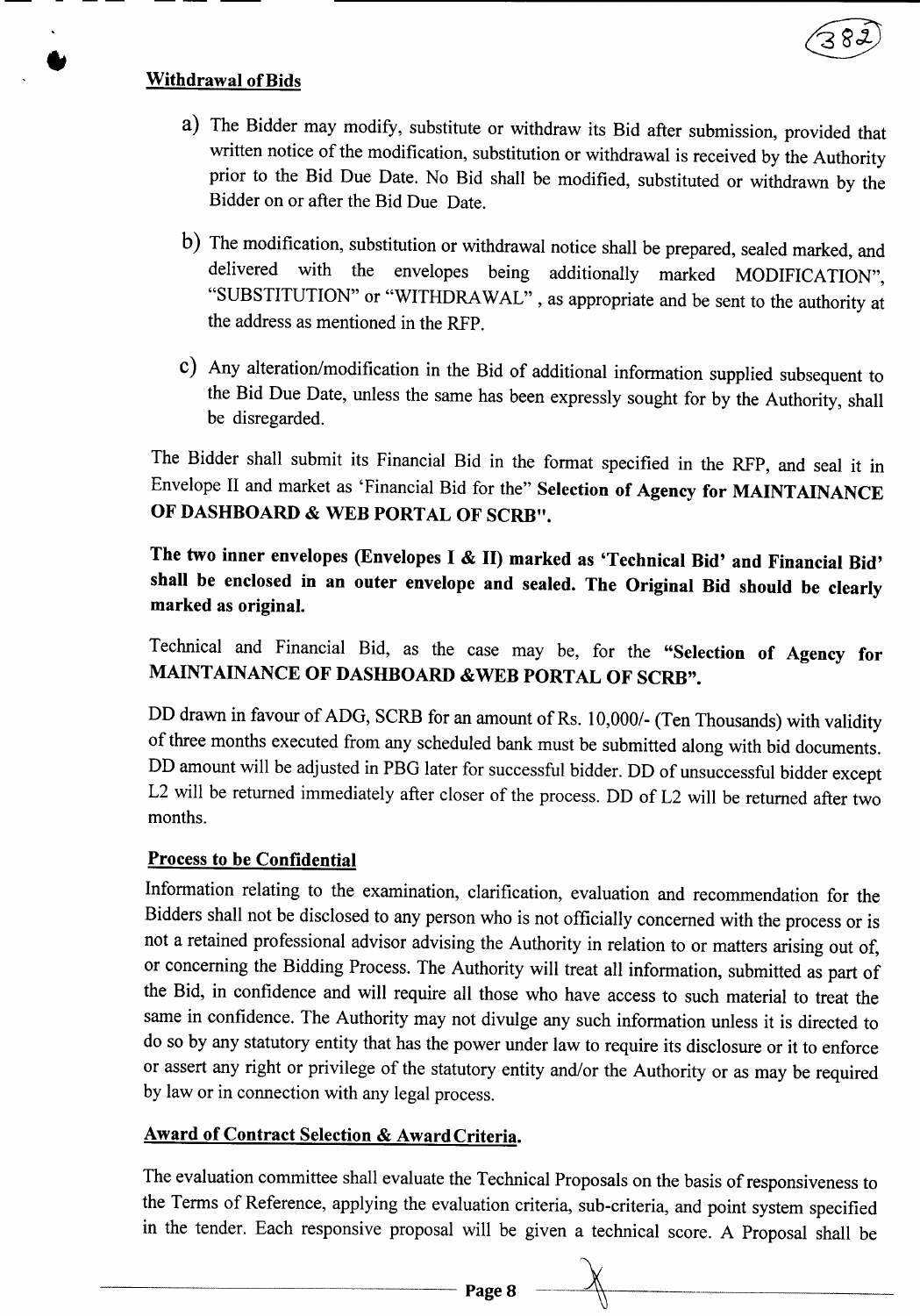

rejected at this stage if it does not respond to important aspects of the RFP, and particularly the Terms of Reference or if it fails to achieve the minimum technical score indicated in the tender.

The Client shall evaluate each technical proposal taking into account several criteria. Each criterion shall be marked on a scale of 1 to 100.Then the total points shall be weighted to become scores.

The points and the criterion have been specified in the RFP.

## The ratio of weight towards quality and cost shall be 60:40. The bidders are required to score minimum 50 technical points (quality) to quality for opening of financial proposal.

On the basis of technical assessment which includes presentation, the financial proposal.

On the basis of technical assessment which includes presentation, the financial bids shall be opened.

On the Basis of marks scored by the bidders in the technical and financial rating, the work shall be allotted to the agency scoring the highest marks in total of technical & financial bid.

#### Opening of Technical Bid

•<br>●

- a) The Authority will open the outer envelope of all the Bids received (except those received late) containing the sealed Technical Bid and the sealed Financial Bid and announce the names of (i) Bidders, who have given notice for withdrawal of their Bids in the presence of Bidders or their representatives who choose to attend on the date and time mentioned in the RFP. In the event of specified date of Bid opening being declared as a holiday for the Authority, the Technical Bid will be opened at the appointed time and location on the next working day.
- b) Bids for which acceptable notice of withdrawal has been submitted shall not be opened and shall be returned.
- c) Envelopes marked Technical Bid of other Bidders shall then be opened. Bidder's names, the presence/or absence of DD, the amount and validity of DD furnished with each Bid and such other details, as the Authority may consider appropriate will be announced by the Authority at the opening.
- d) The Bidders or their representatives who are present shall sign attendance sheet evidencing their attendance.
- e) The sealed envelope containing the Financial Bid shall not be opened at this stage.

## Examination of Technical Bid and Determination of Responsiveness of the same

Prior to evaluation of Technical Bids, the Authority will determine whether the Bid is accompanied by the required DD.

If the DD furnished does not confirm to the amount and validity period as specified in this RFP Document and has not been furnished in the form specified in the RFP, the Bid Shall be rejected by the Authority as non- responsive.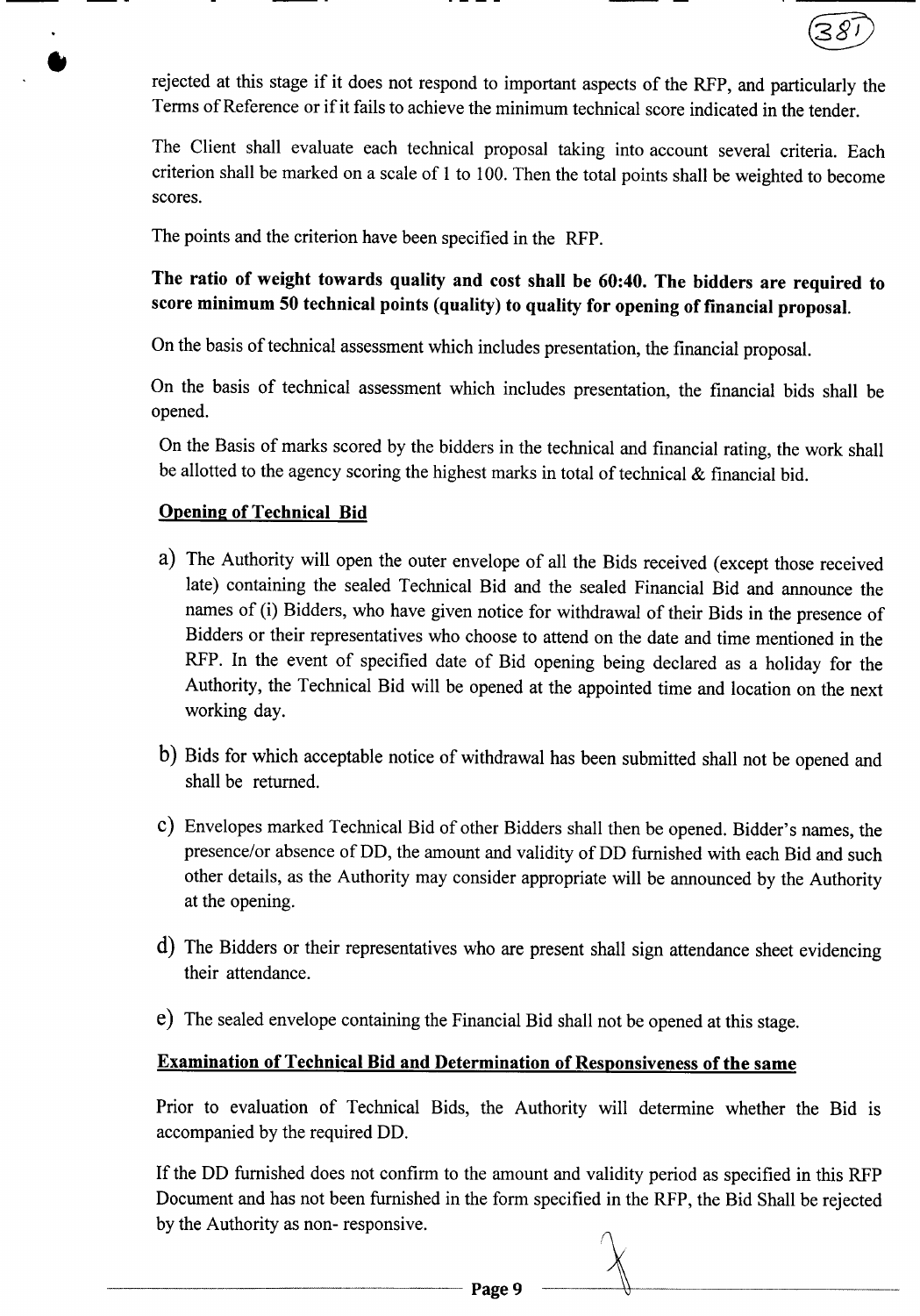Test of Responsiveness-Prior to evaluation of Bids, the Authority shall determine whether each bid is responsive to the requirements of the RFP. A bid shall be considered responsive only if;

 $380$ 

- a) It is received by the Bid due date including any extension thereof
- b) It is duly signed, hard bound and marked as stipulated in the RFP
- c) It is accompanied by DD as stipulated specified in this RFP
- d) It contains all the information and documents (complete in all respect) as required in the RFP and/or bidding document (in the same format as those specified)
- e) It does not contain any conditions or qualifications, and
- f) It is non-responsive thereof;

•<br>●<br>•

The technical Bid will further be examined to determine whether the Bid has been properly signed, meets the eligibility and qualification criteria in terms hereof, has the required financial capabilities as set out in this RFP, is accompanied by the requisite certificates, undertaking and other relevant information specified in this RFP document and is substantially responsive to the requirement of the Bidding Documents and provides any clarification for ascertaining the correctness of the information/details that the Authority may require.

If the technical Bid of any Bidder is not substantially responsive, the Bid of such Bidder will be rejected by the Authority and the Bidder will not subsequently be allowed to make its Bid responsive by correction or modification or withdrawal of the non-conforming deviation or reservation.

The Authority shall inform, by mail, the Bidders, whose Technical Bid is found to be responsive and who are short listed based on qualification criteria as detailed out in the RFP, the date, time and place. of opening of Financial Bid as specified in the RFP. In the event of the specified date being declared a holiday for the Authority, the Financial Bid will be opened at the appointed time and location on the next working day.

The Financial Bids of those Bidders Who's Technical Bids is determined to be non-responsive or not substantially responsive pursuant to this Clause will be returned unopened to the Bidders.

## **Opening of Financial Bids**

The Authority will open the envelope marked 'Financial Bid' of only those Bidders who's Technical Bids have been determined to be substantially responsive in accordance with the RFP And determined to fulfill the qualification criteria as detailed out in the RFP, in presence of the Bidders or their representatives who choose to attend on the date intimated to such Bidders. In the event of specified date of Financial Bid opening being declared a holiday for The Authority, the 'Financial Bids' shall be openedat the appointed time and location on the next working day.

The Bidders or their representatives who are present shall sign attendance sheet evidencing their attendance.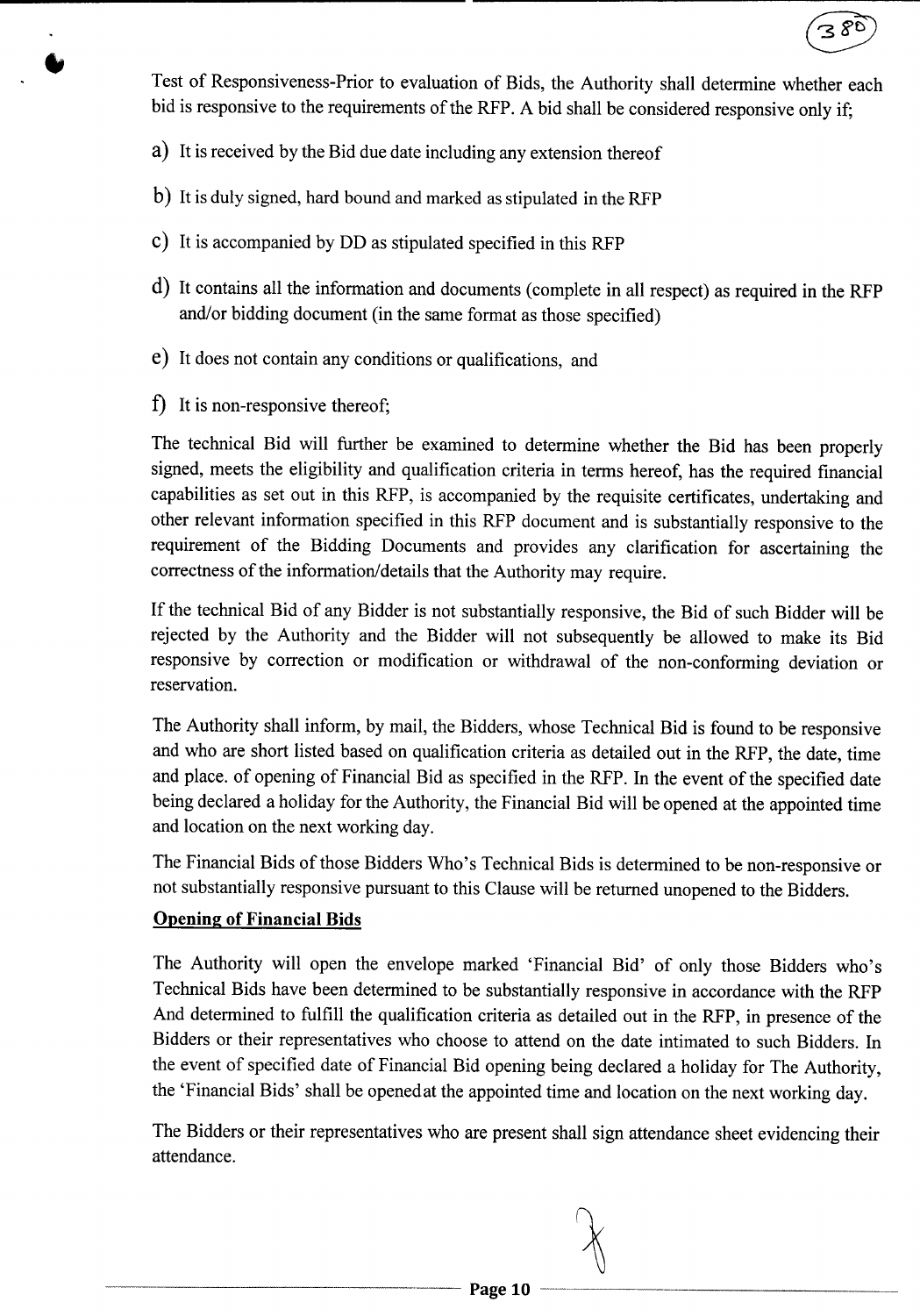

## Examination of Financial Bids and Determination of Responsiveness of Financial Bid

Bihar Police will determine responsiveness of each Financial Bid in accordance with the price quoted.

A substantially responsive Financial Bid is one which confirms to all the terms, conditions and specifications of the bidding documents.

If the Financial Bid of any Bidder is not substantially responsive in terms hereof, the Bid of such Bidder shall be rejected by Bihar Police and the Bidder shall not subsequently be allowed to make its Bid responsive by correction or withdrawal of the non-conforming deviation or reservation.

#### Correction ofErrors

•<br>●

Financial Bids determined to be substantially responsive will be checked by Bihar Police for any arithmetic errors. Arithmetic errors will be rectified on the following basis:-

Where there is a discrepancy between the amount quoted in the Financial Bid, in figures and in words, the amount in words will prevail over the amounts in figures, to the extent of such discrepancy,

The amount stated in the Financial Bid will be adjusted by Bihar Police in accordance with the above procedure for the correction of errors and shall be considered as binding upon the Bidder. If the Bidder does not accept the corrected amount of Bid, his Bid will be rejected, and his DD may be forfeited.

#### Evaluation and Comparison of Financial Bids

Bihar Police will evaluate and compare only those Financial Bids which are determined to be substantially responsive.

In evaluating the Financial Bids, Bihar Police will determine for each Financial Bid the amount quoted by the Bidder.

#### Clarification of Bids

To assist in the examination, evaluation and comparison of Bids, Bihar Police may, at its discretion, ask any Bidder for authentication the correctness of the information/details furnished by him in his Bid. Such request by Bihar Police and the response by Bidder shall be in writing, but no change in the price or substance of the Bid shall be sought, offered or permitted except as required to confirm the correction of arithmetical errors discovered by Bihar Police in the evaluation of the Bids.

## No Bidders shall contact Bihar Police on any matter relating to his Bid from the time of Bid opening to the time contract is awarded.

Any effort by the Bidder to influence Bihar Police in the Bihar Police's Bid evaluation, Bid comparison or contract award decisions may result in the rejection of that Bid.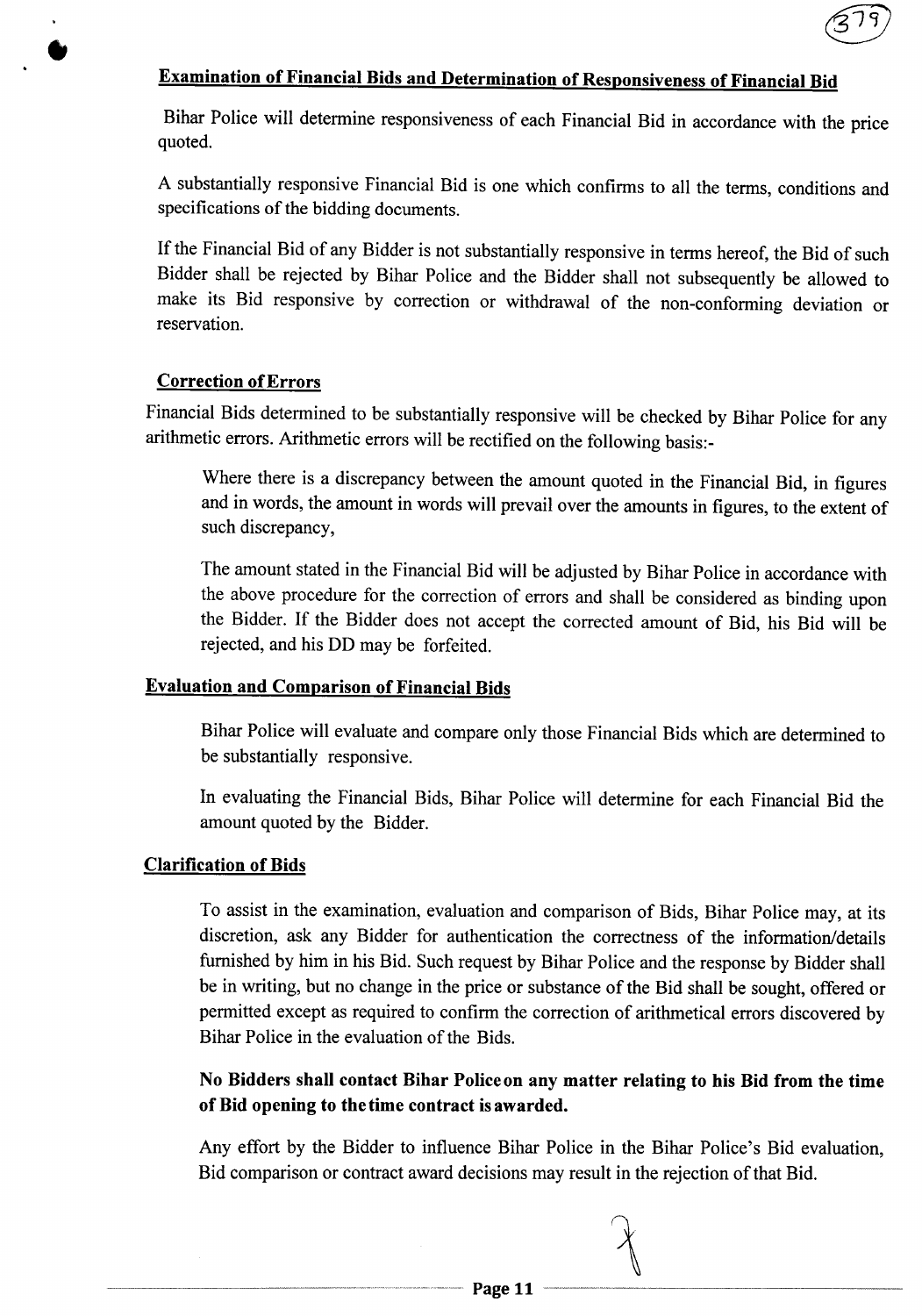

## Opening & Evaluation of Financial Proposals

After the technical evaluation (quality) is completed, the Client shall notify those agencies whose proposals did not meet the minimum qualifying mark or were considered non responsive to the RFP and TOR and the financial proposals of such bidders will be returned unopened after the signature of the contract.

The Client shall simultaneously notify the agencies that have secured the minimum qualifying mark, the date, time and place set for opening the financial proposals or as mentioned in the RFP, to enable the agencies to attend the opening of the financial proposals. The financial proposals shall be opened in the presence of representatives of the agencies who choose to attend.

The successful bidder shall be the bidder having the combined highest score of technical  $\&$  financial bid. In the event two or more bidder has same score in the final ranking, the bidder with higher/highest technical score shall be considered as successful bidder. In the case two or more bidder have same score in the final ranking and technical score, the bidder with higher/highest turnover in preceding year shall be considered as successful bidder. The firm obtaining the highest total score shall be the successful agency.

#### Performance Bank guarantee. (PBG)

The successful bidder will have to submit performance bank guarantee an amount of Rs. 25,000.00 Only from any national commercial bank. The PBG should be valid for a period of 60 days beyond the date of work order.

#### Bid cancellation:

•<br>●

The initiator of this bid viz. ADG /IG, SCRB reserves the right to cancel the bid at any stage without assigning any reason to parties thereof

Note :- The Web and its associated applications or any associated digital programme along with codes or any digital map, foot print, algorithm, platform or database etc. (not limited to) will be the property of Bihar Police through ADG, Modernisation/SCRB and the vendor shall at all times abide by directions of Bihar Police to surrender all above mentioned digital codes to the owner.

Supdt. of Police. State Crime Records Bureau, Bihar, Patna.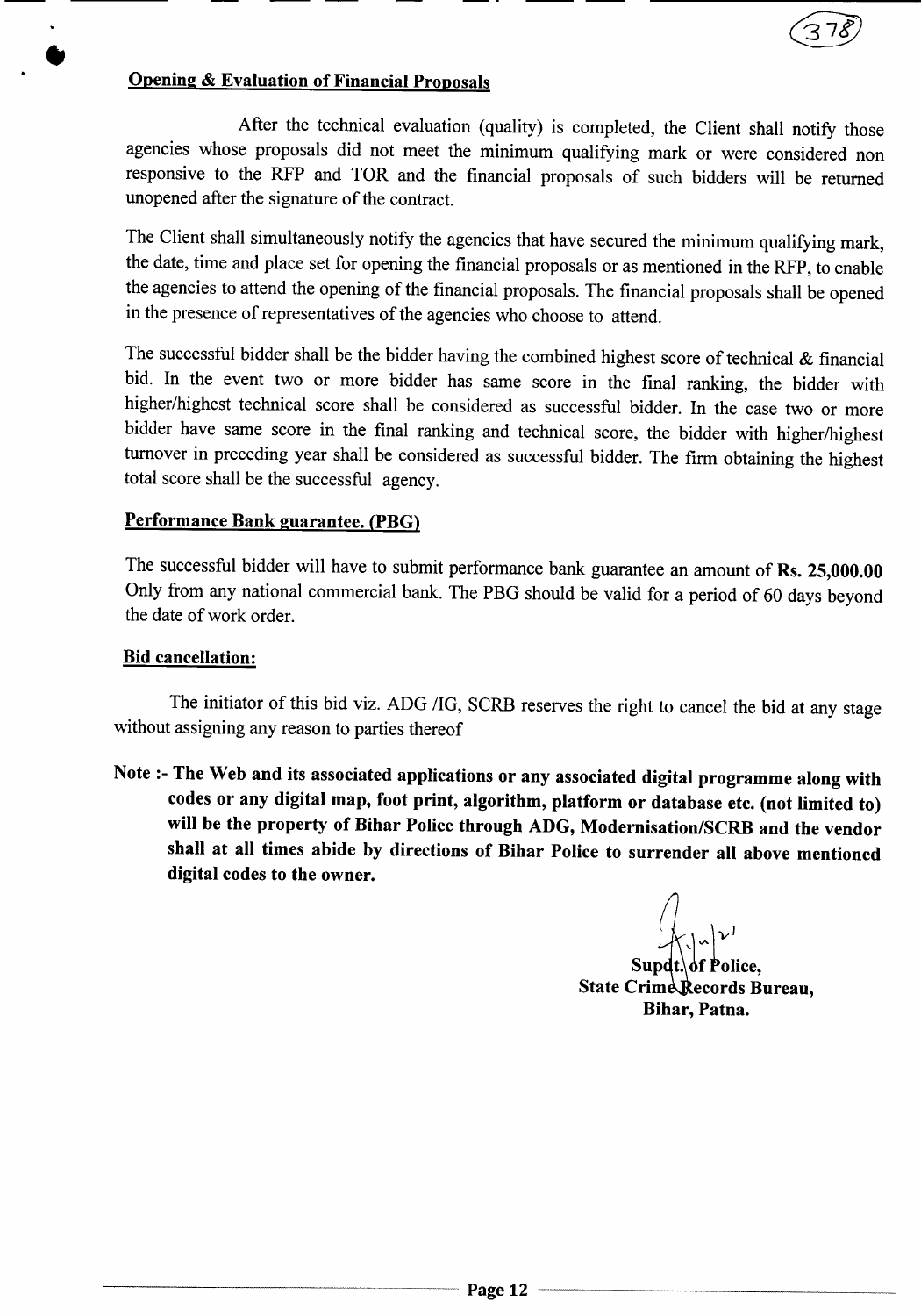#### ANNEXURE I: LETTER OF SUBMISSION

#### (On the letterhead of the bidder)

To,

•<br>●

The Addl. Director General of Police, SCRB, Patna

Ref: - "Selection of Agency for MAINTAINANCE OF DASHBOARD & WEB PORTAL OF SCRB, Bihar.

Sir,

We have read and understood the Request for Proposal (RFP) along with Draft Agreement in respect of the captioned Assignment provided to us by SCRB.

We hereby agree and undertake as under:

Notwithstanding any qualifications or conditions, whether implied or otherwise, contained in our Proposal we hereby represent and confirm that our Proposal is qualified and unconditional in all respects.

Please find enclosed herein with the Proposal the Demand Draft bearing number ---------------------- for Rs. 10,000/- (Rupees ten thousand only) drawn in favor of the 'ADG, SCRB., payable at Patna towards the 'Bid Security Amount', dated this ............................day of .......................... 2021.

That was on the date of submission of this tender, there is no blacklisting orders that bars usfrom working with any Government Agency/ Department on account of deficiency in service.

Nameof the Bidder

Date: -

Signature of Authorized Signatory